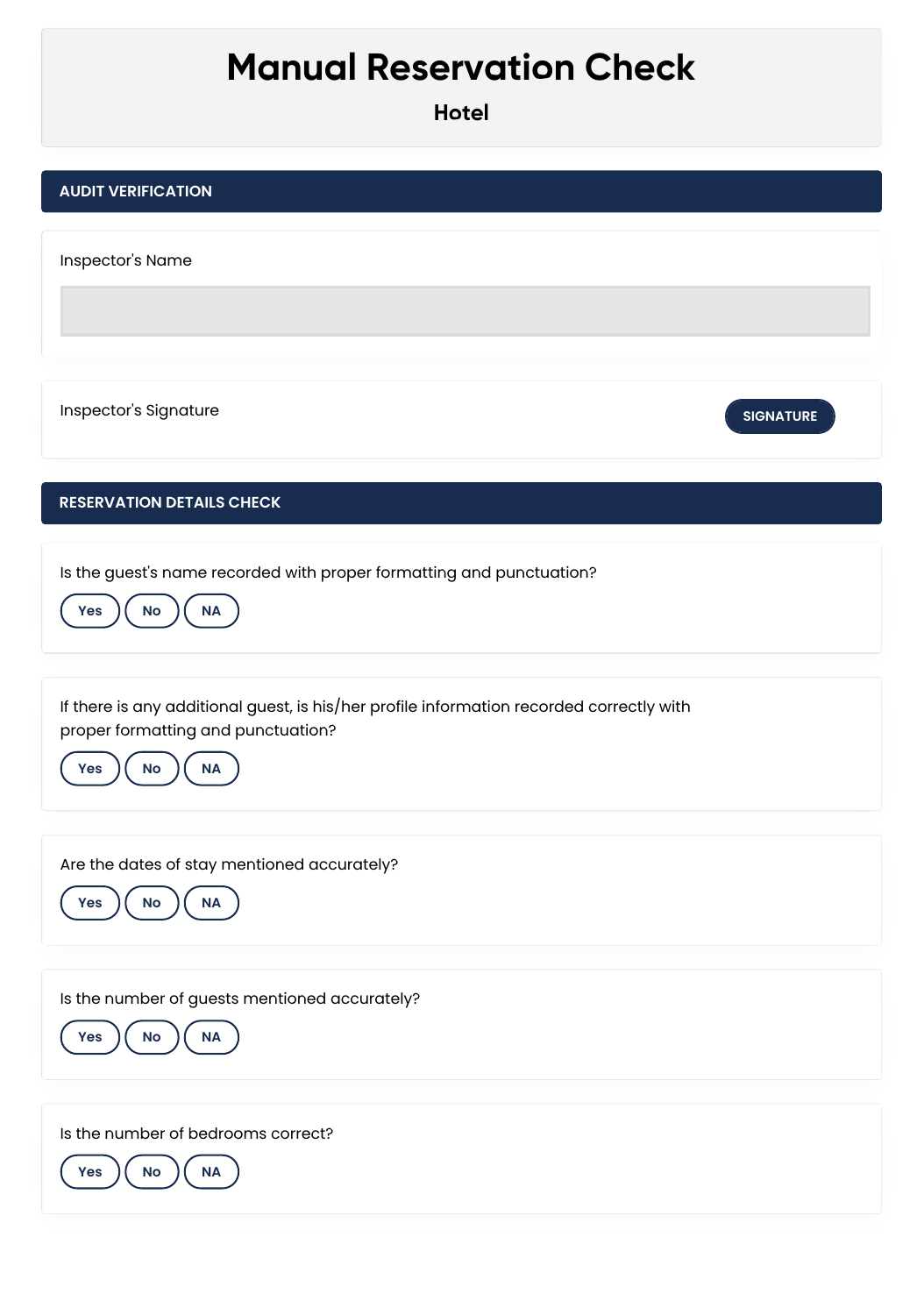Are proper rate codes/promotional codes (if applicable) used?